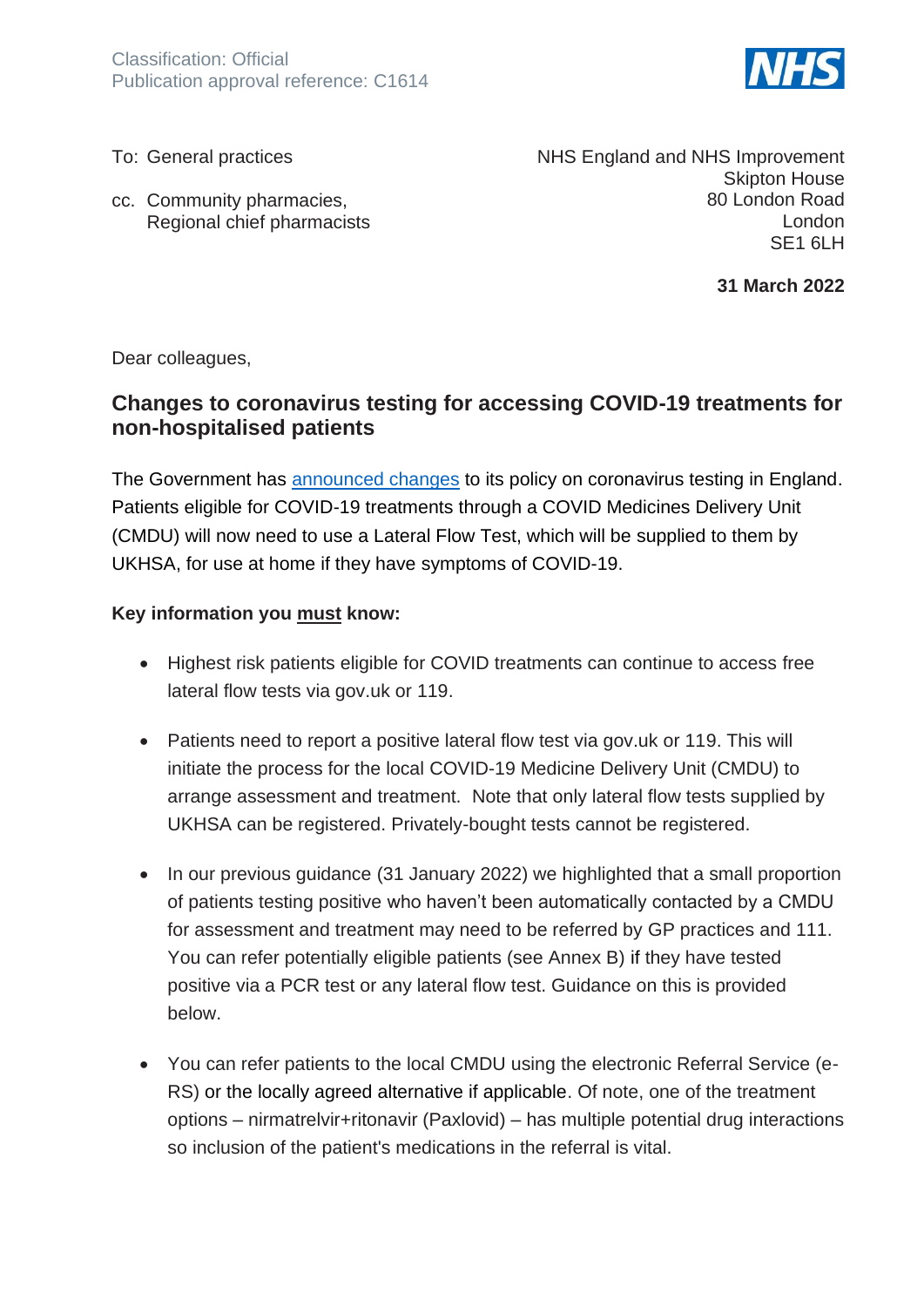• Your help in recruiting to the PANORAMIC study which is testing antivirals in a wider group of patients including over-50s (further details below) would be appreciated.

More detailed guidance (Annex A) and a pathway flowchart (Annex B) is included below. Further guidance on the treatment and assessment of patients with COVID-19 is [here.](https://www.england.nhs.uk/coronavirus/publication/assessment-monitoring-and-management-of-symptomatic-covid-19-patients-in-the-community/)

Please share this letter among staff at your practice including all those triaging patients.

Yours sincerely,

 $K. LCL$ 

**Dr Kiren Collison** GP and Deputy Medical Director for Primary Care NHS England and NHS Improvement

UM Nontgomery

**Ursula Montgomery**  Director for Primary Care NHS England and NHS Improvement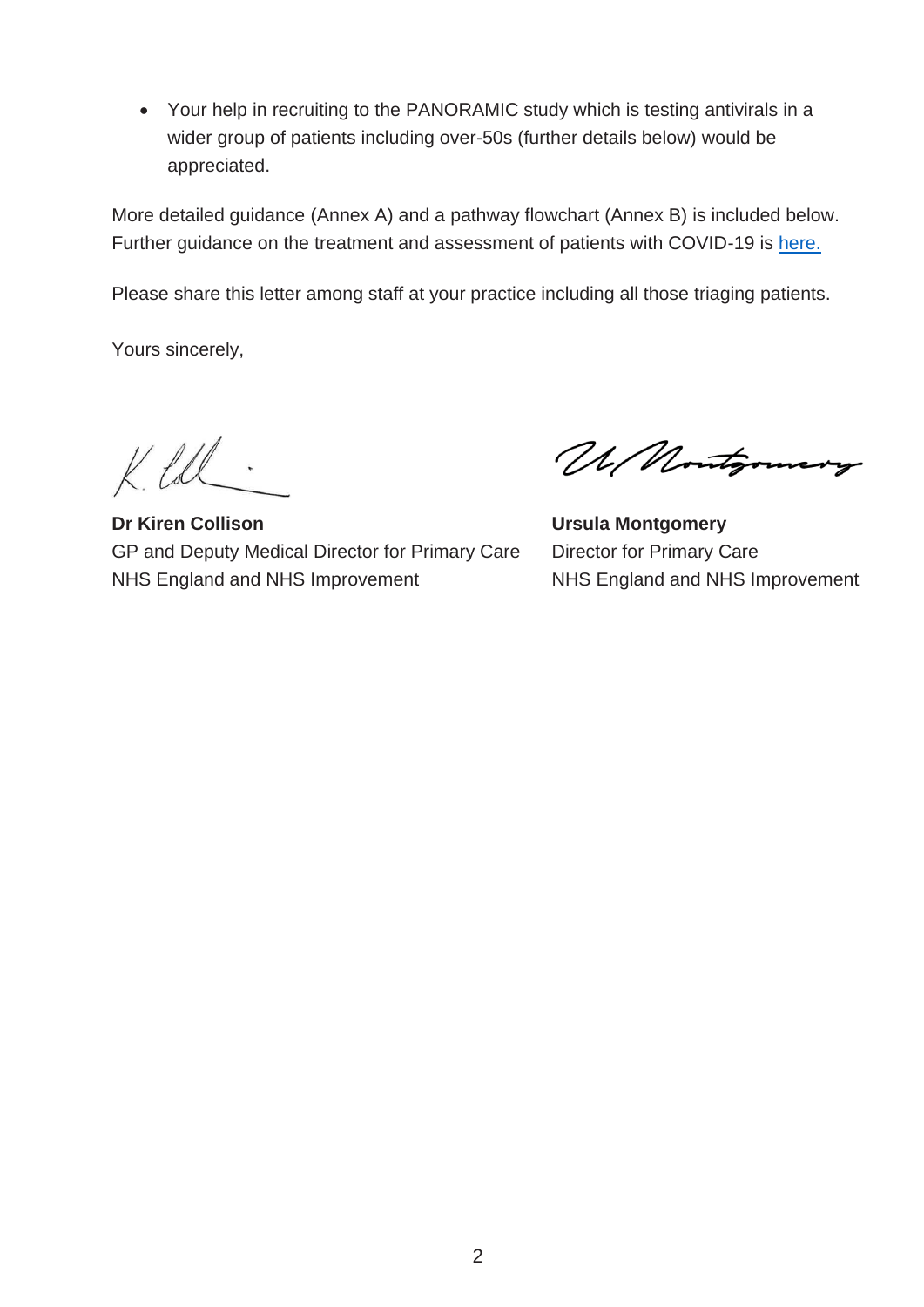## **ANNEX A: Guidance for general practice teams and community pharmacies.**

This letter explains what **general practice teams** need to be aware of, and information useful to **community pharmacies** who may be asked patient questions. A pathway flowchart is also included (Annex B), and further guidance on the treatment and assessment of patients with COVID-19 is [here.](https://www.england.nhs.uk/coronavirus/publication/assessment-monitoring-and-management-of-symptomatic-covid-19-patients-in-the-community/)

### **What is the policy for highest risk patients?**

In summary, antivirals or neutralising monoclonal antibodies (nMABs) are recommended to be available as a treatment option for non-hospitalised patients 12 years and over at highest risk from COVID-19 infection treated in accordance with the guidance set out in the [policy.](https://www.england.nhs.uk/coronavirus/publication/interim-clinical-commissioning-policy-neutralising-monoclonal-antibodies-or-antivirals-for-non-hospitalised-patients-with-covid-19/)

The highest risk cohorts have been agreed by the Government, based on advice from an independent DHSC-commissioned group of clinical experts. The cohorts are detailed in annex 1 of the [policy.](https://www.england.nhs.uk/coronavirus/publication/interim-clinical-commissioning-policy-neutralising-monoclonal-antibodies-or-antivirals-for-non-hospitalised-patients-with-covid-19/) The policy will be kept under review as new data and licensing decisions emerge.

#### **How will patients receive treatment?**

Most of the highest risk patients have received a letter or email telling them in advance they may be eligible for these treatments in the event they test positive for COVID-19. They should also have lateral flow tests to keep at home.

Patients can demonstrate coronavirus infection via a positive lateral flow test result that has been [registered](https://www.gov.uk/report-covid19-result) via gov.uk or 119. If a patient was previously sent a PCR test kit they can keep it, but are being asked not to use it for routine testing. They might instead be asked to use the test as part of surveillance arrangements.

Many 'new entrants' to cohorts (e.g. new diagnoses of multiple sclerosis) will be made aware of the policy via their hospital specialists and will be able to request lateral flow tests. If you become aware of eligible patients who have not yet received an initial supply of test kits, please encourage them to request a supply via gov.uk or 119.

Each integrated care system (ICS) has established one or more local CMDUs to roll out nMABs or antivirals as a treatment for COVID-19. Your local Clinical Commissioning Group (CCG) will be able to advise you of the site of the local CMDU(s).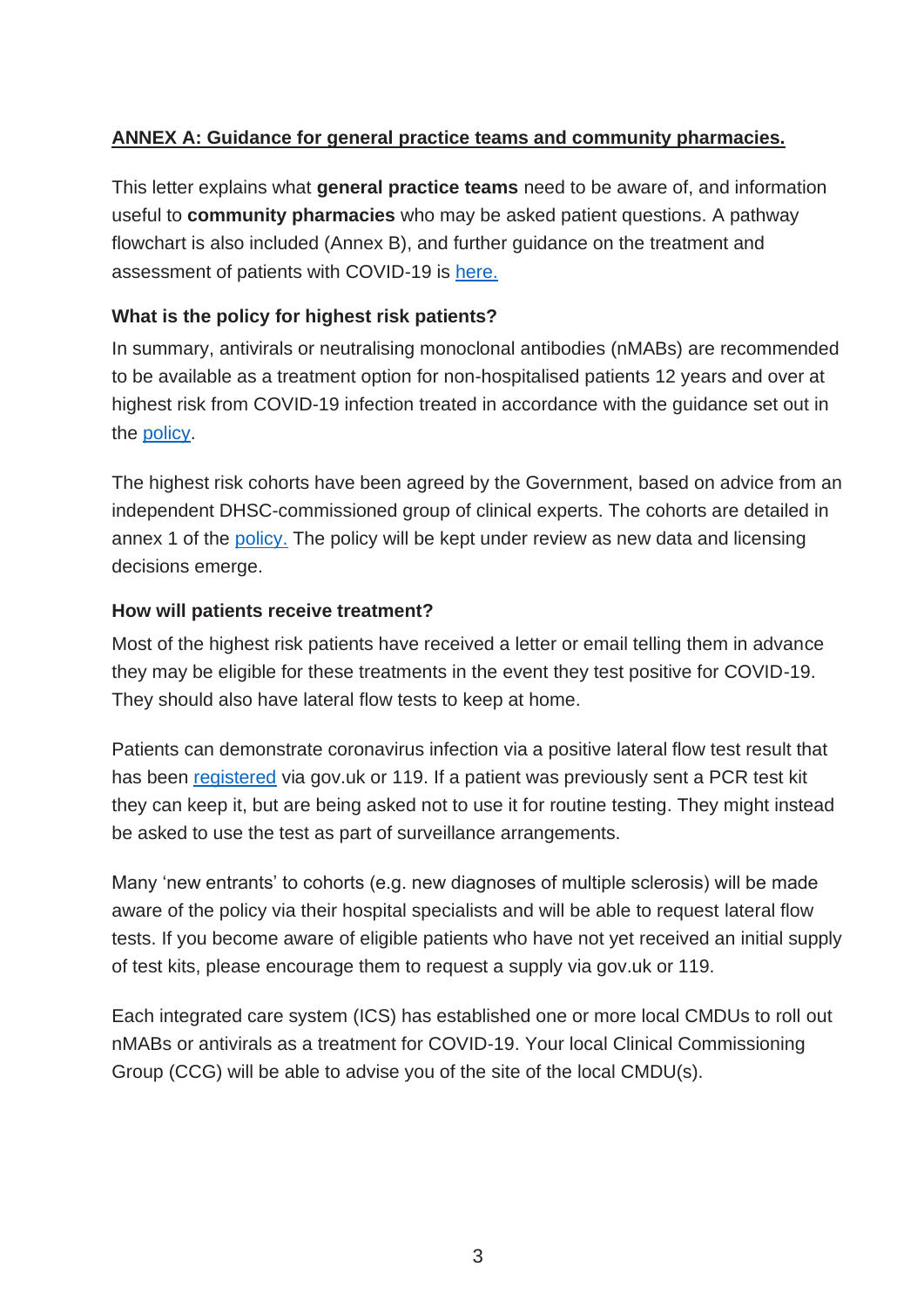There are two routes by which eligible patients may access treatment:

- 1. **NHS outreach**: In the event of a positive registered lateral flow, a local CMDU will contact the majority of patients directly to discuss the treatment and confirm eligibility. The CMDU will arrange treatment if appropriate.
- 2. **Patient in-reach**: A small proportion of registered lateral flow results cannot be matched to a patient's health record. We are encouraging patients not contacted directly by the NHS within 24 hours of a positive registered lateral flow result to phone their GP practice (in hours) or 111 (out of hours) for an urgent referral to a CMDU. GPs and 111 can refer these patients to CMDUs via eRS (or the locally agreed alternative if applicable). GP practices **will not** need to prescribe treatment; only refer.

Although the Government's testing policy has changed, GPs can still refer potentially eligible patients (see Annex B) if they have tested positive for Covid-19.

COVID treatments must be delivered quickly following symptom onset. Practices and 111 should use the clinical policy document to help identify if a symptomatic patient is potentially eligible. Practices will not need to confirm eligibility or discuss treatment options as this will be undertaken by the CMDU.

# **General practices: how should patients be referred for treatment?**

If an eligible symptomatic patient does not receive instructions from the CMDU on how to access treatment, you will need to refer the patient to a local CMDU using the electronic Referral Service (e-RS).

We have asked ICSs to list CMDUs on the e-RS under the 'Infectious Diseases' specialty and clinic type 'Not otherwise specified'. CMDU service names will include the wording 'COVID Medicine Delivery Unit (CMDU)'. Using e-RS will ensure that there is a record of the referral and that receiving CMDUs have accurate details for the patient , but you may need to use alternative referral routes if these have been agreed locally.

Referral information will only need to include the patient details, the date of the registered lateral flow test, and the condition(s) that you think might make them eligible for treatment. Please include any medications, allergies and preferred contact details as normal. The medications are especially important as Paxlovid has multiple potential drug interactions.

GPs do not need to prescribe COVID treatments under this policy. Practices should refer potential eligible patients to CMDUs.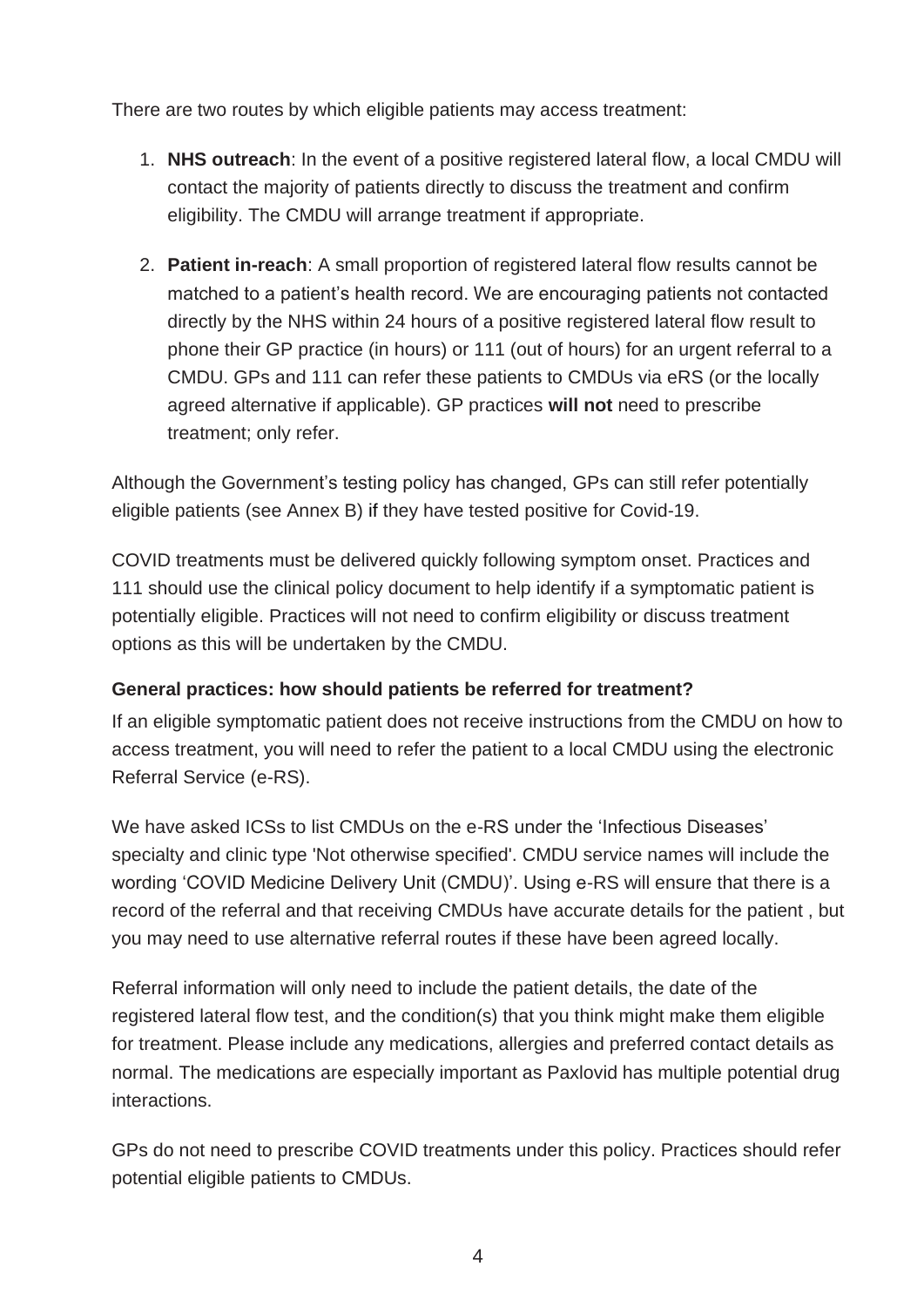**For pharmacists** – if a patient in these highest risk cohorts with a positive lateral flow test contacts the pharmacy then advise them to stay at home and contact their GP for a referral to a CMDU, or to call NHS 111 if out of hours, if they have not been contacted within 24 hours of a positive test result.

### **Where will patients receive nMABs or antivirals treatment?**

nMABs and some antiviral treatments are administered intravenously so a patient will typically need to safely travel to a CMDU site. If the CMDU decides that an oral antiviral is the most appropriate treatment option, these will be dropped off to a patient's home, either via a friend or family member of the patient, or via a delivery service.

# **Antivirals study**

In addition to this policy, oral antivirals are available to a wider cohort of at-risk patients through a national study known as [PANORAMIC.](http://www.panoramictrial.org/) This will gather data on the effectiveness of antivirals in a vaccinated population, as studies to date have focused on unvaccinated populations. In addition, the study will help to deliver vital clinical data on the effectiveness of these treatments against the Omicron variant.

Patients can join the PANORAMIC study if they are:

- aged 50 and over, or aged between 18 to 49 years with underlying health conditions that make them clinically more vulnerable [\(see PANORAMIC\)](http://www.panoramictrial.org/); and
- have been unwell with COVID-19 for less than five days.
- have a recorded positive PCR or registered lateral flow test within the past seven days.

Much of the study is delivered remotely by the trial team and medicines are distributed by an online pharmacy. Local GP hubs have also been established by the NIHR to support patient enrolment.

You are encouraged to help recruitment by reviewing the list you receive each day of patients from your practice who test positive and either signpost those eligible to consider enrolling in the study using the PANORAMIC website or refer to a GP hub you may be linked with. This should be done urgently on the same day to enable eligible patients to enroll in the study as soon as possible. To find out more information, please visit the PANORAMIC website: [www.panoramictrial.org](http://www.panoramictrial.org/)

Patients in the highest risk cohorts who are eligible to receive an nMAB or antiviral treatment are not excluded from the study. However, these patients must first be referred to a CMDU for routine access to treatments. The CMDU can then offer patients the chance to enrol in the PANORAMIC study, if they meet the eligibility criteria and have not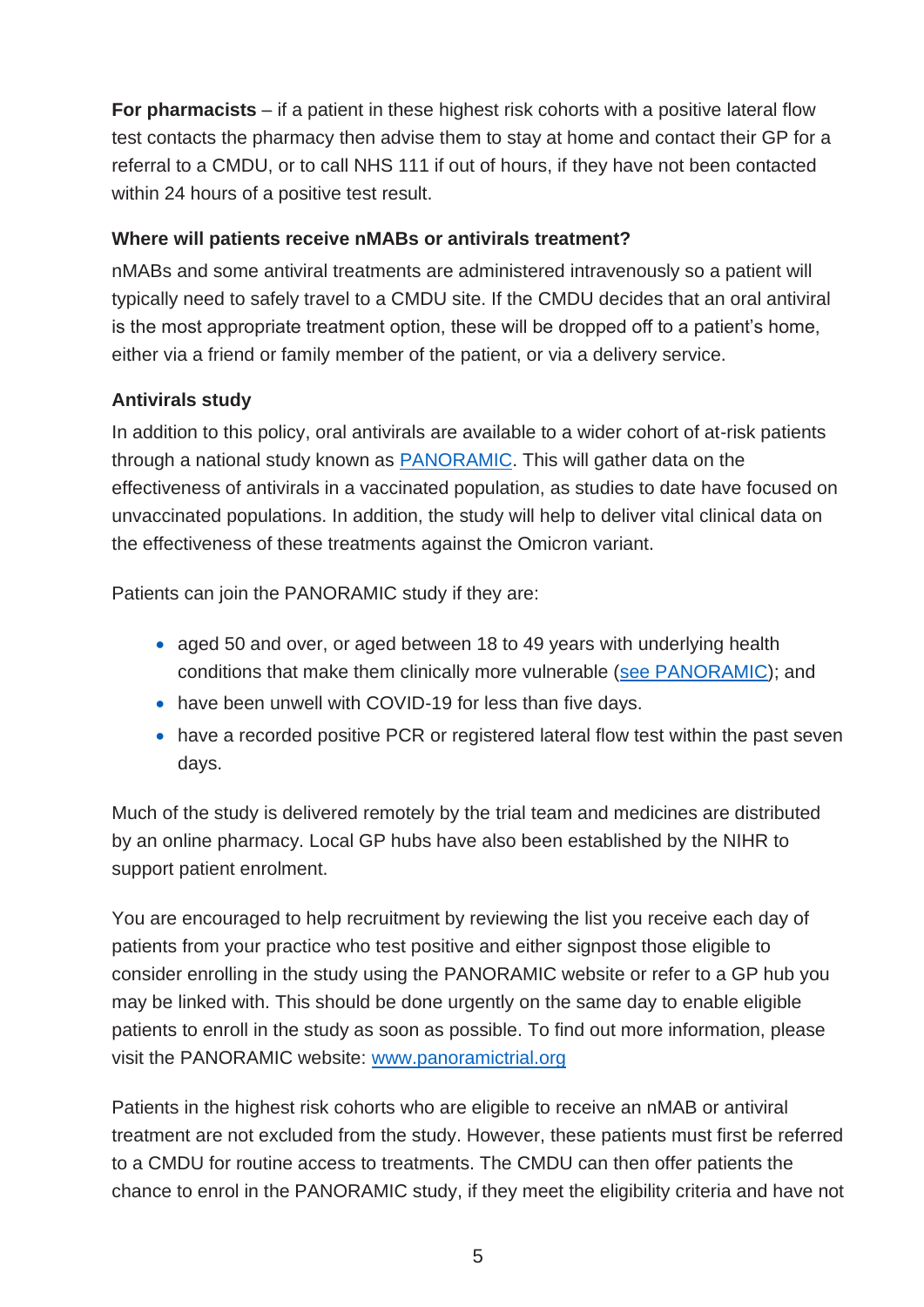already received an antiviral treatment. The PANORAMIC team will complete the consent process and take responsibility for issuing any antiviral drug they are randomised to receive. The PANORAMIC study is not the right avenue for obtaining antivirals for those patients at highest risk from COVID infection.

#### **Further information for patients**

For any general patient queries about COVID-19 treatments, please refer patients to [https://www.nhs.uk/conditions/coronavirus-covid-19/treatments-for-coronavirus/.](https://www.nhs.uk/conditions/coronavirus-covid-19/treatments-for-coronavirus/) For more detailed information about access and eligibility, please refer to the [policy.](https://www.england.nhs.uk/coronavirus/publication/interim-clinical-commissioning-policy-neutralising-monoclonal-antibodies-or-antivirals-for-non-hospitalised-patients-with-covid-19/)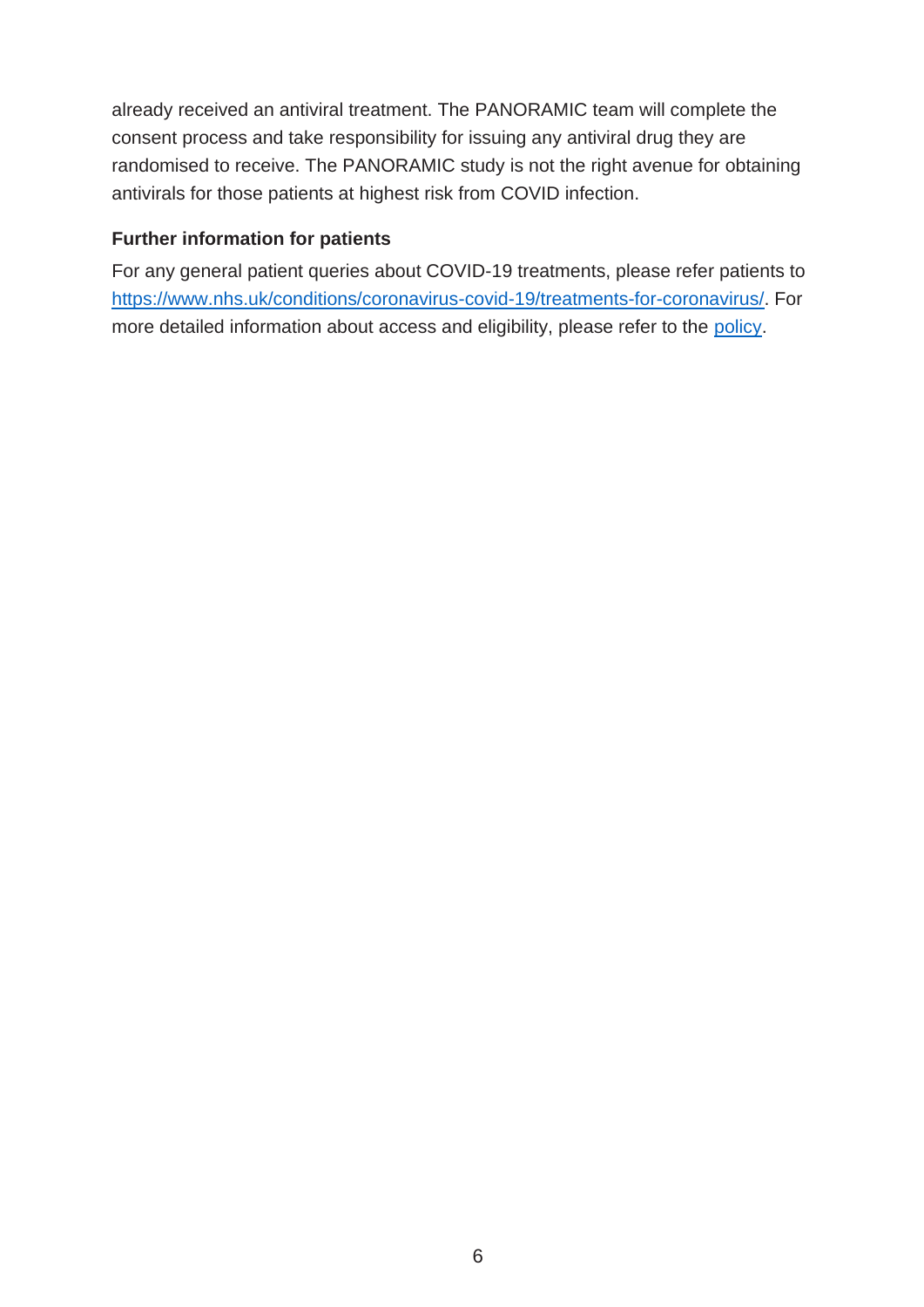#### **ANNEX B – Patient Pathway**

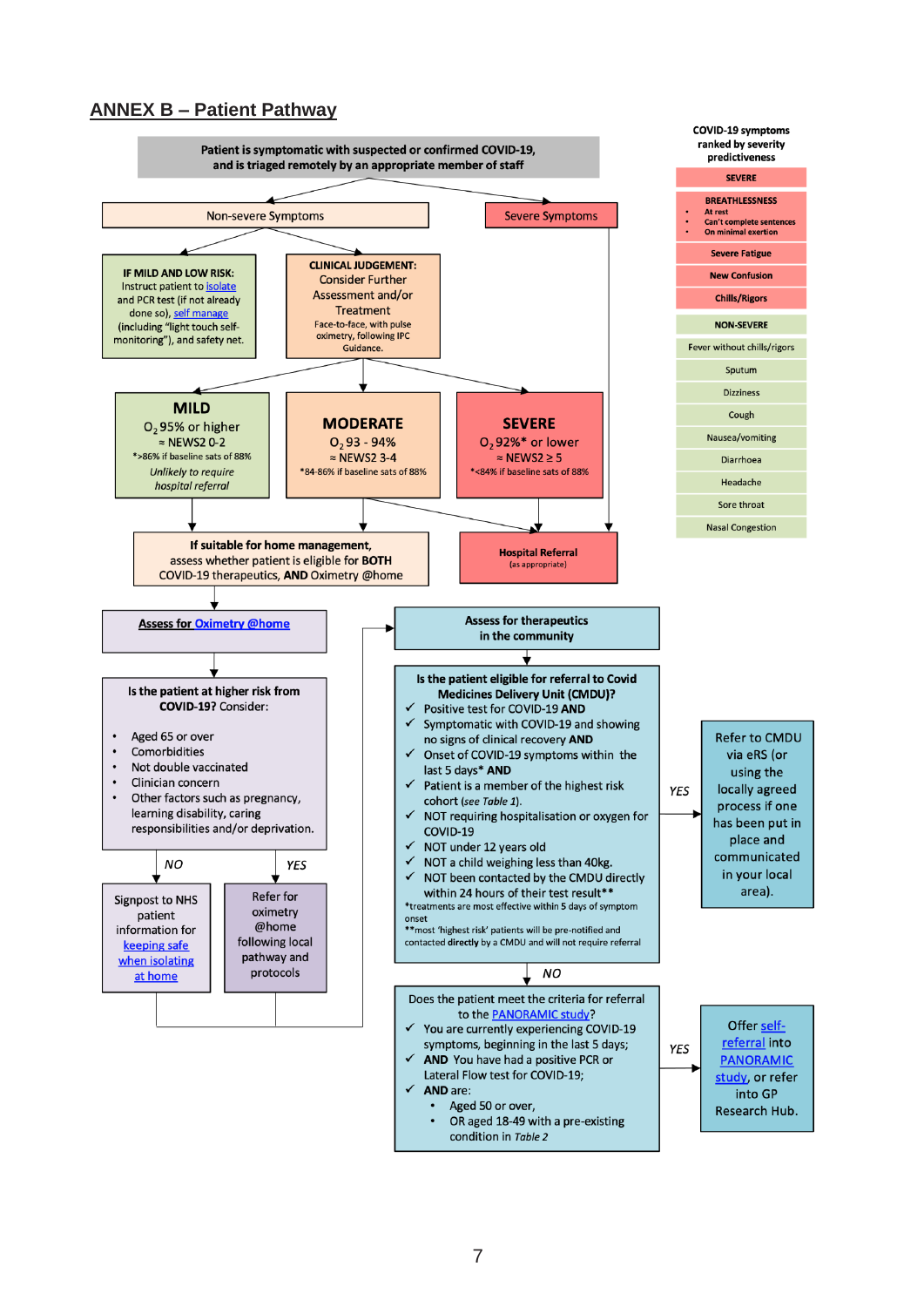### **Table 1:** *Eligibility for Covid Medicines Delivery Unit referral*

| Cohort                                                             | <b>Description</b>                                                                                                                                                                                                                                                                                                                                                                                                                                                                                                                                                                                                                                                                                                                                                                                                                                                                                                                                                                                                                                                                                                                                                                                                                                                                                                                                       |
|--------------------------------------------------------------------|----------------------------------------------------------------------------------------------------------------------------------------------------------------------------------------------------------------------------------------------------------------------------------------------------------------------------------------------------------------------------------------------------------------------------------------------------------------------------------------------------------------------------------------------------------------------------------------------------------------------------------------------------------------------------------------------------------------------------------------------------------------------------------------------------------------------------------------------------------------------------------------------------------------------------------------------------------------------------------------------------------------------------------------------------------------------------------------------------------------------------------------------------------------------------------------------------------------------------------------------------------------------------------------------------------------------------------------------------------|
| Down's syndrome                                                    | All patients with Down's syndrome                                                                                                                                                                                                                                                                                                                                                                                                                                                                                                                                                                                                                                                                                                                                                                                                                                                                                                                                                                                                                                                                                                                                                                                                                                                                                                                        |
| Sickle cell disease                                                | All patients with a diagnosis of sickle cell disease                                                                                                                                                                                                                                                                                                                                                                                                                                                                                                                                                                                                                                                                                                                                                                                                                                                                                                                                                                                                                                                                                                                                                                                                                                                                                                     |
| Patients with a solid<br>cancer                                    | Active metastatic cancer and active solid cancers (at any stage)<br>٠<br>$\bullet$<br>All patients receiving chemotherapy within the last 3 months<br>Patients receiving group B or C chemotherapy 3-12 months prior<br>٠<br>Patients receiving radiotherapy within the last 6 months<br>٠                                                                                                                                                                                                                                                                                                                                                                                                                                                                                                                                                                                                                                                                                                                                                                                                                                                                                                                                                                                                                                                               |
| Patients with a<br>haematologic<br>malignancy                      | Allogeneic haematopoietic stem cell transplant (HSCT) recipients in the last 12 months or active graft vs host disease<br>٠<br>(GVHD) regardless of time from transplant (including HSCT for non-malignant diseases)<br>Autologous HSCT recipients in the last 12 months (including HSCT for non-malignant diseases)<br>Individuals with haematological malignancies who have o received chimaeric antigen receptor (CAR)-T cell therapy in<br>٠<br>the last 24 months, or o radiotherapy in the last 6 months<br>Individuals with haematological malignancies receiving systemic anti-cancer treatment (SACT) within the last 12<br>months except patients with chronic phase chronic myeloid leukaemia (CML) in molecular response or first or second<br>line tyrosine kinase inhibitors (TKI).<br>All patients with myeloma (excluding MGUS) or chronic B-cell lymphoproliferative disorders (e.g. chronic lymphocytic<br>٠<br>leukaemia, follicular lymphoma) or myelodysplastic syndrome (MDS) who do not fit the criteria above.<br>All patients with sickle cell disease.<br>Individuals with non-malignant haematological disorder (e.g. aplastic anaemia or paroxysmal nocturnal<br>haemoglobinuria) receiving B-cell depleting systemic treatment (e.g. anti-CD20, anti-thymocyte globulin [ATG] and<br>alemtzumab) within the last 12 months. |
| Patients with renal<br>disease                                     | Renal transplant recipients (including those with failed transplants within the past 12 months), particularly those<br>who:<br>$\circ$ Received B cell depleting therapy within the past 12 months (including alemtuzumab, rituximab [anti-CD20], anti-<br>thymocyte globulin)<br>○ Have an additional substantial risk factor which would in isolation make them eligible for nMABs or oral antivirals<br>O Not been vaccinated prior to transplantation<br>Non-transplant patients who have received a comparable level of immunosuppression<br>٠<br>Patients with chronic kidney stage (CKD) 4 or 5 (an eGFR less than 30 ml/min/1.73m2) without immunosuppression<br>٠                                                                                                                                                                                                                                                                                                                                                                                                                                                                                                                                                                                                                                                                               |
| Patients with liver<br>disease                                     | Patients with cirrhosis Child's-Pugh class B and C (decompensated liver disease).<br>٠<br>Patients with a liver transplant<br>٠<br>Liver patients on immune suppressive therapy (including patients with and without liver cirrhosis)<br>٠<br>Patients with cirrhosis Child's-Pugh class A who are not on immune suppressive therapy (compensated liver disease)<br>٠                                                                                                                                                                                                                                                                                                                                                                                                                                                                                                                                                                                                                                                                                                                                                                                                                                                                                                                                                                                    |
| Patients with immune-<br>mediated inflammatory<br>disorders (IMID) | IMID treated with rituximab or other B cell depleting therapy in the last 12 months<br>٠<br>IMID with active/unstable disease on corticosteroids, cyclophosphamide, tacrolimus, cyclosporin or mycophenolate.<br>٠<br>٠<br>IMID with stable disease on either corticosteroids, cyclophosphamide, tacrolimus, cyclosporin or mycophenolate.<br>IMID patients with active/unstable disease including those on biological monotherapy and on combination biologicals<br>٠<br>with thiopurine or methotrexate                                                                                                                                                                                                                                                                                                                                                                                                                                                                                                                                                                                                                                                                                                                                                                                                                                                |
| Primary immune<br>deficiencies                                     | Common variable immunodeficiency (CVID)<br>٠<br>٠<br>Undefined primary antibody deficiency on immunoglobulin (or eligible for Ig)<br>Hyper-IgM syndromes<br>Good's syndrome (thymoma plus B-cell deficiency)<br>$\bullet$<br>Severe Combined Immunodeficiency (SCID)<br>Autoimmune polyglandular syndromes/autoimmune polyendocrinopathy, candidiasis, ectodermal dystrophy (APECED<br>syndrome)<br>Primary immunodeficiency associated with impaired type I interferon signalling<br>X-linked agammaglobulinaemia (and other primary agammaglobulinaemias)<br>Any patient with a secondary immunodeficiency receiving, or eligible for, immunoglobulin replacement therapy                                                                                                                                                                                                                                                                                                                                                                                                                                                                                                                                                                                                                                                                              |
| <b>HIV/AIDS</b>                                                    | Patients with high levels of immune suppression, have uncontrolled/untreated HIV (high viral load) or present acutely<br>with an AIDS defining diagnosis<br>On treatment for HIV with CD4 <350 cells/mm3 and stable on HIV treatment or CD4>350 cells/mm3 and additional risk<br>٠<br>factors (e.g. age, diabetes, obesity, cardiovascular, liver or renal disease, homeless, those with alcohol-dependence)                                                                                                                                                                                                                                                                                                                                                                                                                                                                                                                                                                                                                                                                                                                                                                                                                                                                                                                                             |
| Solid organ transplant<br>recipients                               | All recipients of solid organ transplants not otherwise specified above                                                                                                                                                                                                                                                                                                                                                                                                                                                                                                                                                                                                                                                                                                                                                                                                                                                                                                                                                                                                                                                                                                                                                                                                                                                                                  |
| Rare neurological<br>conditions                                    | Multiple sclerosis<br>٠<br>Motor neurone disease<br>Myasthenia gravis<br>Huntington's disease<br>٠                                                                                                                                                                                                                                                                                                                                                                                                                                                                                                                                                                                                                                                                                                                                                                                                                                                                                                                                                                                                                                                                                                                                                                                                                                                       |